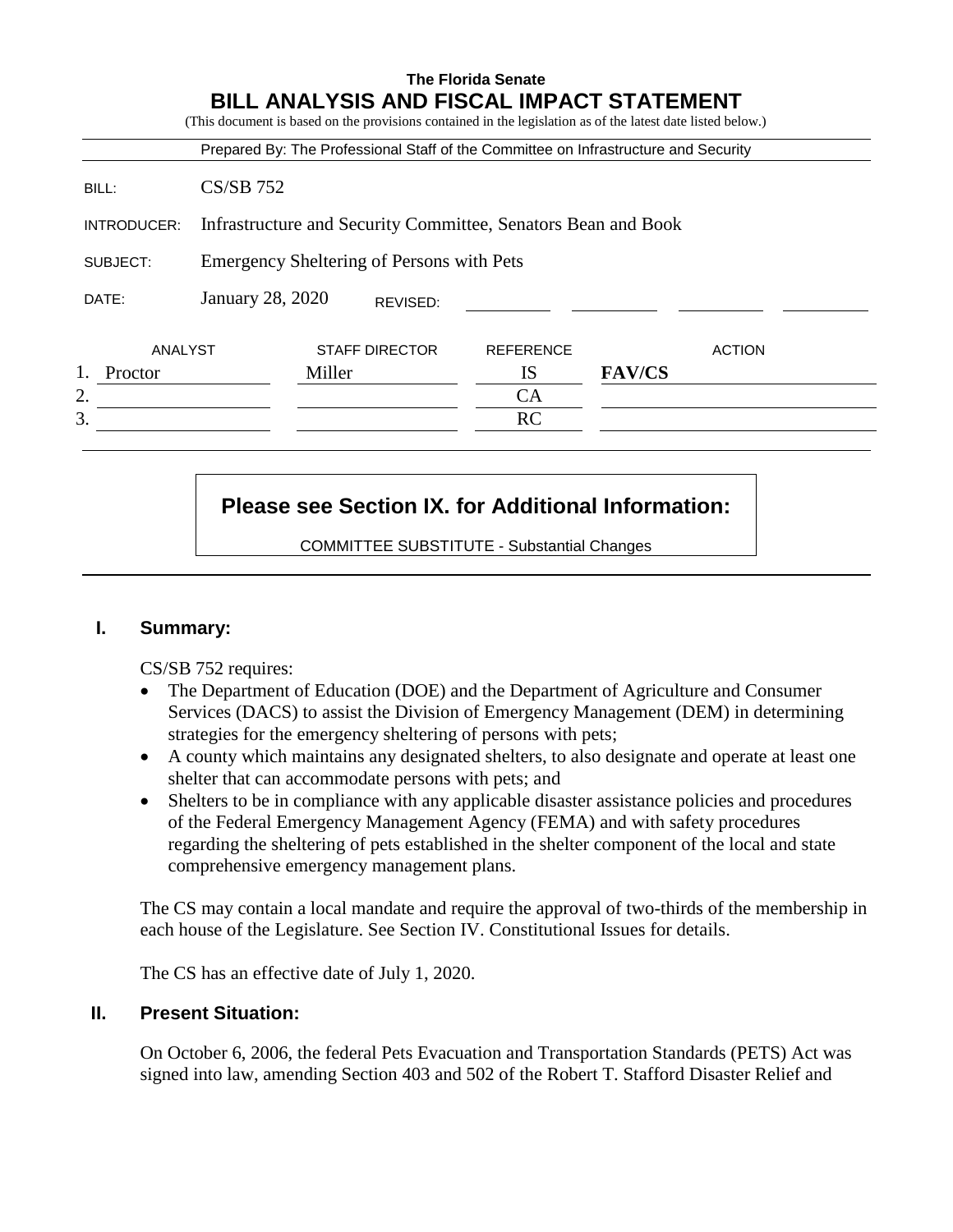Emergency Assistance Act (Stafford Act).<sup>1</sup> The PETS Act requires state and local emergency preparedness authorities to plan for how they will accommodate the needs of individuals with household pets and service animals prior to, during, and following a major disaster or emergency when presenting their plans to the FEMA. Section 403, as amended by the PETS Act, authorizes the FEMA to provide rescue, care, shelter, and essential needs for individuals with household pets and service animals and to the household pets and animals themselves following a major disaster or emergency.

FEMA Disaster Assistance Policy (DAP) 9523.19 provides:

- Household pet to mean a domesticated animal, such as a dog, cat, bird, rabbit, rodent, or turtle that is traditionally kept in the home for pleasure rather than for commercial purposes, can travel in commercial carriers, and be housed in temporary facilities. Household pets do not include reptiles (except turtles), amphibians, fish, insects and arachnids, farm animals (including horses), and animals kept for racing purposes; and
- Service animal to mean any guide dog, signal dog, or other animal individually trained to provide assistance to an individual with a disability including, but not limited to, guiding individuals with impaired vision, alerting individuals with impaired hearing to intruders or sounds, providing minimal protection or rescue work, pulling a wheelchair, or fetching dropped items. $2<sup>3</sup>$

In addition, FEMA DAP 9523.19 identifies the expenses related to state and local governments' emergency pet evacuation and sheltering activities that may be eligible for reimbursement to include:

- Household pet rescue (may include overtime for regular full-time employees, regular and overtime for contract labor, and use of owned or leased equipment); and
- Congregated household pet sheltering (may include facilities, supplies and commodities, labor, equipment, emergency veterinary services, transportation, shelter safety and security, cleaning and restoration, removal and disposal of animal carcasses, and cataloging and tracking system for pets). 4

For state and local governments to qualify for federal disaster funding from FEMA's Public Assistance Grant Program, they must comply with the PETS Act requirements in their disaster preparedness plans.

The DEM, with the assistance of the DACS, is required to address strategies for the evacuation of persons with pets in the shelter component of the state comprehensive emergency management plan and must include the requirement for similar strategies in its standards and requirements for local comprehensive emergency management plans.<sup>5</sup>

4 *Id.*

 $\overline{a}$ 

<sup>1</sup> 42 U.S.C 5170b, 42 U.S.C. 5192; the Pets Evacuation and Transportation Standards Act (PETS Act) of 2006, P.L. No. 109- 308, § 4, 120 Stat. 1725 (2006); and 44 CFR §§ 206.223(a), 206.225(a).

<sup>&</sup>lt;sup>2</sup> Department of Justice, Americans with Disabilities Act (ADA), 42 USC 1201 et seq, implementing regulations at 28 CFR § 36.104.

<sup>3</sup> Federal Emergency Management Agency, *FEMA Disaster Assistance Policy*, available at <https://www.fema.gov/pdf/government/grant/pa/policy.pdf> (last visited January 23, 2020).

<sup>5</sup> Section 252.3568, F.S.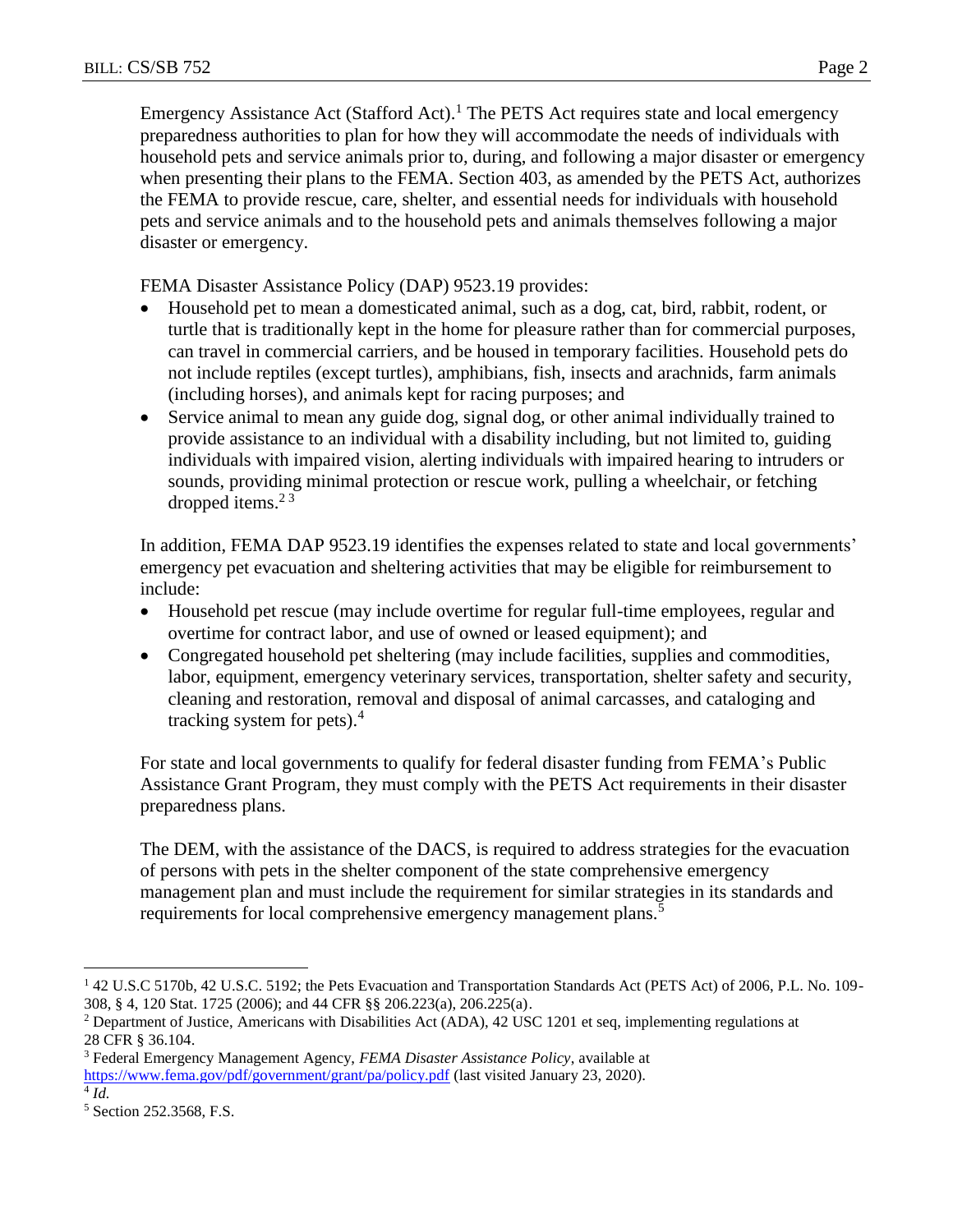During the 2018 Legislative Session, the need for a minimum number of pet shelters per-county was discussed by the House Select Committee on Hurricane Response and Preparedness, and their final report contained the following policy recommendation:

 Determine the adequacy of communications about and the availability of pet shelters, and consider means to improve communication and the merits of requiring a standard populationbased minimum number of pet shelters or ratio of pet and non-pet shelters.<sup>6</sup>

The 2014 State of Florida Comprehensive Emergency Management Basic Plan addresses the sheltering of pets or service animals, and states:

"A person with who uses a service animal must be allowed to bring his or her service animal into a general population or special needs shelter and has the right to be accompanied by a service animal in all areas of a public accommodation (See sections 252.355(3) and 413.08, Florida Statutes). In developing these strategies, the state considers the following:

- Locating pet-friendly shelters within buildings with restrooms, running water, and proper lighting.
- Allowing pet owners to interact with their animals and care for them.
- Ensuring animals are properly cared for during the emergency."

# **III. Effect of Proposed Changes:**

The CS requires:

- The DOE and the DACS to assist the DEM in determining strategies for the emergency sheltering of persons with pets;
- A county which maintains any designated shelters, to also designate and operate at least one shelter that can accommodate persons with pets; and
- Shelters that can accommodate persons with pets must be in compliance with any applicable disaster assistance policies and procedures of the FEMA and with safety procedures regarding the sheltering of pets established in the shelter component of the local and state comprehensive emergency management plans.

The CS has an effective date of July 1, 2020.

# **IV. Constitutional Issues:**

 $\overline{a}$ 

# A. Municipality/County Mandates Restrictions:

Under Article VII, s. 18(a), Florida Constitution, a mandate includes a general bill requiring counties or municipalities to spend funds. The CS would require counties to

<sup>6</sup> Florida House of Representatives, Select Committee on Hurricane Response & Preparedness Final Report (January 16, 2018), at page 63, available at

[https://www.myfloridahouse.gov/Sections/Documents/loaddoc.aspx?PublicationType=Committees&CommitteeId=2978&Se](https://www.myfloridahouse.gov/Sections/Documents/loaddoc.aspx?PublicationType=Committees&CommitteeId=2978&Session=2018&DocumentType=General%20Publications&FileName=SCHRP%20-%20Final%20Report%20online.pdf) [ssion=2018&DocumentType=General%20Publications&FileName=SCHRP%20-%20Final%20Report%20online.pdf](https://www.myfloridahouse.gov/Sections/Documents/loaddoc.aspx?PublicationType=Committees&CommitteeId=2978&Session=2018&DocumentType=General%20Publications&FileName=SCHRP%20-%20Final%20Report%20online.pdf) (last visited January 23, 2020).

<sup>7</sup> The Division of Emergency Management, *2014 State of Florida Comprehensive Emergency Management Basic Plan*, available at<https://www.floridadisaster.org/globalassets/importedpdfs/2014-state-cemp-basic-plan.pdf> (last visited January 23, 2020).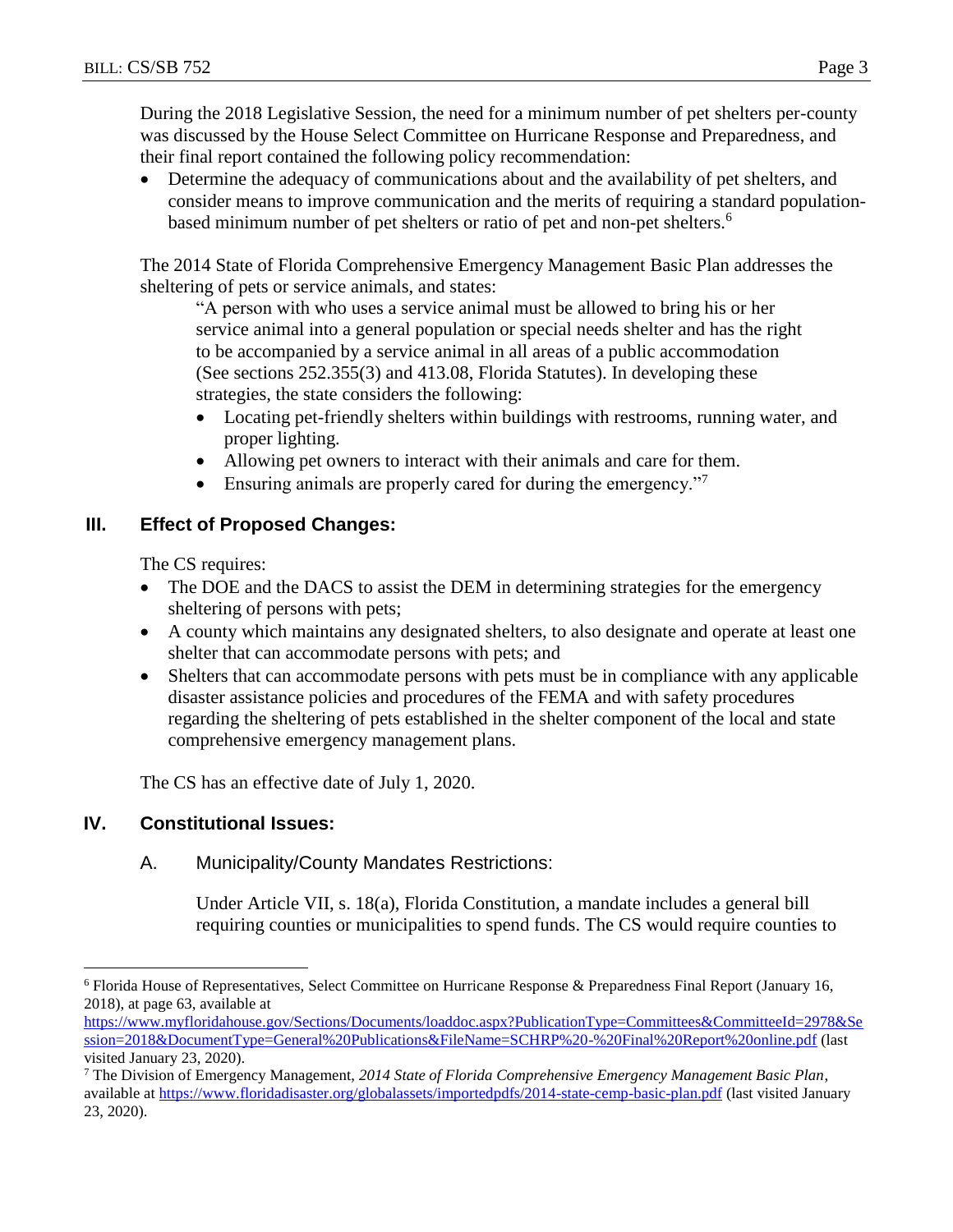take action that may require the expenditure of an indeterminate amount of funds due to the requirements in the CS that a county which maintains any designated shelters, must also designate and operate at least one shelter that can accommodate persons with pets that is in compliance with any applicable disaster assistance policies and procedures of the FEMA and with safety procedures regarding the sheltering of pets established in the shelter component of the local and state comprehensive emergency management plans. As such, the CS may contain a mandate. If the CS does contain a mandate, it must be approved by a two‐thirds vote of each house of the Legislature to be binding on counties and municipalities. However, the mandates requirements do not apply to laws having an insignificant impact,  $8.9$  which is \$2.2 million or less for Fiscal Year 2020-2021.<sup>10</sup>

B. Public Records/Open Meetings Issues:

None.

C. Trust Funds Restrictions:

None.

D. State Tax or Fee Increases:

None.

E. Other Constitutional Issues:

None.

#### **V. Fiscal Impact Statement:**

A. Tax/Fee Issues:

None.

B. Private Sector Impact:

None.

C. Government Sector Impact:

The CS may have an indeterminate negative fiscal impact on a county which maintains a designated shelter, because the CS requires such a county to also designate and operate at least one shelter that can accommodate persons with pets that is in compliance with any

 $\overline{a}$ 

<sup>8</sup> FLA. CONST. art. VII, s. 18(d).

<sup>&</sup>lt;sup>9</sup> An insignificant fiscal impact is the amount not greater than the average statewide population for the applicable fiscal year multiplied by \$0.10. *See* Florida Senate Committee on Community Affairs, *Interim Report 2012-115: Insignificant Impact*, (September 2011), available at<http://www.flsenate.gov/PublishedContent/Session/2012/InterimReports/2012-115ca.pdf> (last visited January 28, 2020).

<sup>&</sup>lt;sup>10</sup> Based on the Demographic Estimating Conference's population adopted on July 8, 2019. The conference packet is available at<http://edr.state.fl.us/Content/conferences/population/ConferenceResults.pdf> (last visited January 28, 2020).